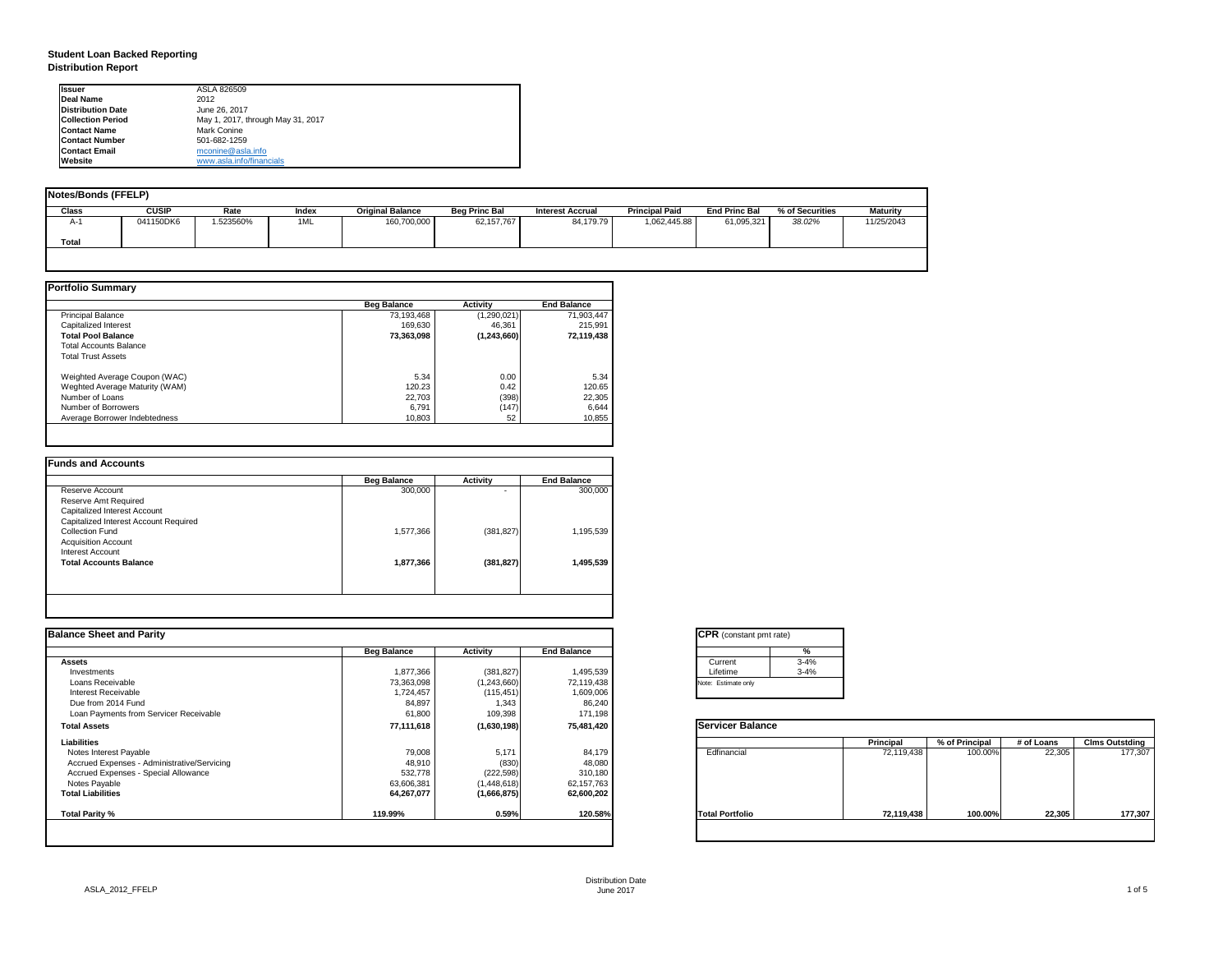## **Student Loan Backed Reporting Distribution Report**

## **Delinquency Status**

|                         | # of Loans       |               | <b>Principal</b> |               | % of Principal   |               | <b>WAC</b>       |               | <b>WARM</b>      |               |
|-------------------------|------------------|---------------|------------------|---------------|------------------|---------------|------------------|---------------|------------------|---------------|
|                         | <b>Beginning</b> | <b>Ending</b> | <b>Beginning</b> | <b>Ending</b> | <b>Beginning</b> | <b>Ending</b> | <b>Beginning</b> | <b>Ending</b> | <b>Beginning</b> | <b>Ending</b> |
| In School               | 121              | 106           | 421,116          | 387,091       | 0.57%            | 0.54%         | 5.49             | 5.46          | 119.24           | 119.45        |
| Grace                   | 64               | 63            | 208,115          | 193,761       | 0.28%            | 0.27%         | 5.04             | 5.39          | 118.83           | 118.21        |
| Repayment               |                  |               |                  |               |                  | 0.00%         |                  |               |                  |               |
| Current                 | 14,613           | 14,216        | 43,720,883       | 41,810,065    | 59.60%           | 57.97%        | 5.43             | 5.43          | 126.64           | 126.38        |
| 31-60 Days Delinquent   | 712              | 788           | 2,962,535        | 3,129,685     | 4.04%            | 4.34%         | 5.41             | 5.31          | 133.09           | 123.27        |
| 61-90 Days Delinquent   | 500              | 461           | 1,847,577        | 1,945,385     | 2.52%            | 2.70%         | 5.48             | 5.45          | 113.20           | 130.39        |
| 91-120 Days Delingent   | 303              | 300           | 1,241,843        | 1,101,536     | 1.69%            | 1.53%         | 5.65             | 5.45          | 114.31           | 113.43        |
| 121-180 Days Delinquent | 555              | 434           | 1,926,352        | 1,613,818     | 2.63%            | 2.24%         | 5.45             | 5.56          | 109.45           | 112.90        |
| 181-270 Days Delinquent | 449              | 474           | 1,708,819        | 1,714,758     | 2.33%            | 2.38%         | 5.50             | 5.53          | 108.06           | 105.43        |
| 271+ Days Delinquent    | 127              | 152           | 435,842          | 596,148       | 0.59%            | 0.83%         | 5.26             | 5.67          | 92.82            | 105.15        |
| <b>Total Repayment</b>  | 17,259           | 16,825        | 53,843,852       | 51,911,395    | 73.39%           | 71.98%        | 5.44             | 5.44          | 124.77           | 124.71        |
| Forbearance             | 2,440            | 2,896         | 9,408,179        | 11,349,541    | 12.82%           | 15.74%        | 5.50             | 5.50          | 119.02           | 121.30        |
| Deferment               | 2,667            | 2,351         | 9,028,771        | 8,109,046     | 12.31%           | 11.24%        | 5.44             | 5.45          | 115.27           | 115.38        |
| Claims in Progress      | 152              | 64            | 453,065          | 168,605       | 0.62%            | 0.23%         | 5.62             | 5.03          | 97.40            | 97.40         |
| <b>Claims Denied</b>    |                  |               |                  |               |                  |               |                  |               |                  |               |
| <b>Total Portfolio</b>  | 22,703           | 22,305        | 73,363,098       | 72,119,438    | 100%             | 100%          | 5.45             | 5.45          | 122.65           | 123.02        |

|                                     | # of Loans       |               | <b>Principal</b> |               | % of Principal |               | <b>WAC</b>       |               | <b>WARM</b>      |        |
|-------------------------------------|------------------|---------------|------------------|---------------|----------------|---------------|------------------|---------------|------------------|--------|
|                                     | <b>Beginning</b> | <b>Ending</b> | <b>Beginning</b> | <b>Ending</b> | Beginning      | <b>Ending</b> | <b>Beginning</b> | <b>Ending</b> | <b>Beginning</b> | Ending |
| Current                             | 14,613           | 14,216        | 43,720,883       | 41,810,065    | 81.20%         | 80.54%        | 5.43             | 5.43          | 126.64           | 126.38 |
| 31-60 Days Delinquent               | 712 <sub>1</sub> | 788           | 2,962,535        | 3,129,685     | 5.50%          | 6.03%         | 5.41             | 5.31          | 133.09           | 123.27 |
| 61-90 Days Delinquent               | 500              | 461           | 1,847,577        | 1,945,385     | 3.43%          | 3.75%         | 5.48             | 5.45          | 113.20           | 130.39 |
| 91-120 Days Delinqent               | 303              | 300           | 1,241,843        | 1,101,536     | 2.31%          | 2.12%         | 5.65             | 5.45          | 114.31           | 113.43 |
| 121-180 Days Delinquent             | 555              | 434           | 1,926,352        | 1,613,818     | 3.58%          | 3.11%         | 5.45             | 5.56          | 109.45           | 112.90 |
| 181-270 Days Delinquent             | 449              | 474           | 1,708,819        | 1,714,758     | 3.17%          | 3.30%         | 5.50             | 5.53          | 108.06           | 105.43 |
| 271+ Days Delinquent                | 127              | 152           | 435,842          | 596,148       | 0.81%          | 1.15%         | 5.26             | 5.67          | 92.82            | 105.15 |
| <b>Total Portfolio in Repayment</b> | 17,259           | 16,825        | 53,843,852       | 51,911,395    | 100%           | 100%          | 5.44             | 5.44          | 124.77           | 124.71 |

| <b>Portfolio by Loan Type</b>           |                  |               |                  |               |                |        |                  |               |                  |               |
|-----------------------------------------|------------------|---------------|------------------|---------------|----------------|--------|------------------|---------------|------------------|---------------|
|                                         | # of Loans       |               | <b>Principal</b> |               | % of Principal |        | <b>WAC</b>       |               | <b>WARM</b>      |               |
|                                         | <b>Beginning</b> | <b>Ending</b> | <b>Beginning</b> | <b>Ending</b> | Beginning      | Ending | <b>Beginning</b> | <b>Ending</b> | <b>Beginning</b> | <b>Ending</b> |
| <b>Subsidized Consolidation Loans</b>   |                  |               |                  |               |                |        |                  |               |                  |               |
| <b>Unsubsidized Consolidation Loans</b> |                  |               |                  |               |                |        |                  |               |                  |               |
| <b>Subsidized Stafford Loans</b>        | 12,770           | 12,534        | 33,472,704       | 32,844,036    | 45.63%         | 45.54% | 5.30             | 5.30          | 116.06           | 116.41        |
| <b>Unsubsidized Stafford Loans</b>      | 9,451            | 9,304         | 37,762,090       | 37,218,285    | 51.47%         | 51.61% | 5.44             | 5.44          | 129.28           | 129.74        |
| PLUS/GradPLUS Loans                     | 482              | 467           | 2,128,304        | 2,057,118     | 2.90%          | 2.85%  | 8.02             | 8.03          | 108.60           | 106.90        |
| <b>SLS Loans</b>                        |                  |               |                  |               |                |        |                  |               |                  |               |
| <b>Total Portfolio</b>                  | 22,703           | 22,305        | 73,363,098       | 72,119,438    | 100%           | 100%   | 5.45             | 5.45          | 122.65           | 123.02        |

|                                            |                  | # of Loans    |                  | <b>Principal</b> | % of Principal   |               | <b>WAC</b>       |               | <b>WARM</b>      |               |
|--------------------------------------------|------------------|---------------|------------------|------------------|------------------|---------------|------------------|---------------|------------------|---------------|
|                                            | <b>Beginning</b> | <b>Ending</b> | <b>Beginning</b> | Ending           | <b>Beginning</b> | <b>Ending</b> | <b>Beginning</b> | <b>Ending</b> | <b>Beginning</b> | <b>Ending</b> |
| Graduate / 4-Year Loans                    | 17,643           | 17,333        | 59,120,056       | 58,067,845       | 80.59%           | 80.52%        | 5.44             | 5.44          | 123.29           | 123.58        |
| 2-Year Loans                               | 4,633            | 4,560         | 13,255,825       | 13,082,777       | 18.07%           | 18.14%        | 5.48             | 5.48          | 120.73           | 121.47        |
| Proprietary / Technical / Vocational Loans | 427              | 412           | 987,217          | 968,816          | 1.35%            | 1.34%         | 5.54             | 5.53          | 109.96           | 109.98        |
| Unknown (Consolidation) Loans              |                  |               |                  |                  |                  |               |                  |               |                  |               |
| <b>Other Loans</b>                         |                  |               |                  |                  |                  |               |                  |               |                  |               |
| <b>Total Portfolio</b>                     | 22,703           | 22,305        | 73,363,098       | 72,119,438       | 100%             | 100%          | 5.45             | 5.45          | 122.65           | 123.02        |

|                        |                  | # of Loans    |                  |               | % of Principal   |               |  |
|------------------------|------------------|---------------|------------------|---------------|------------------|---------------|--|
|                        | <b>Beginning</b> | <b>Ending</b> | <b>Beginning</b> | <b>Ending</b> | <b>Beginning</b> | <b>Ending</b> |  |
| <b>Fixed Loans</b>     | 13,380           | 13,145        | 48,672,096       | 47,850,928    | 66.34%           | 66.35%        |  |
| Variable Loans         | 9,323            | 9,160         | 24,691,002       | 24,268,510    | 33.66%           | 33.65%        |  |
| T-Bill Loans           | 9,323            | 9,160         | 24,691,002       | 24,268,510    | 33.66%           | 33.65%        |  |
| <b>CMT Loans</b>       |                  |               |                  |               |                  |               |  |
| <b>Total Portfolio</b> | 22,703           | 22,305        | 73,363,098       | 72,119,438    | 100%             | 100%          |  |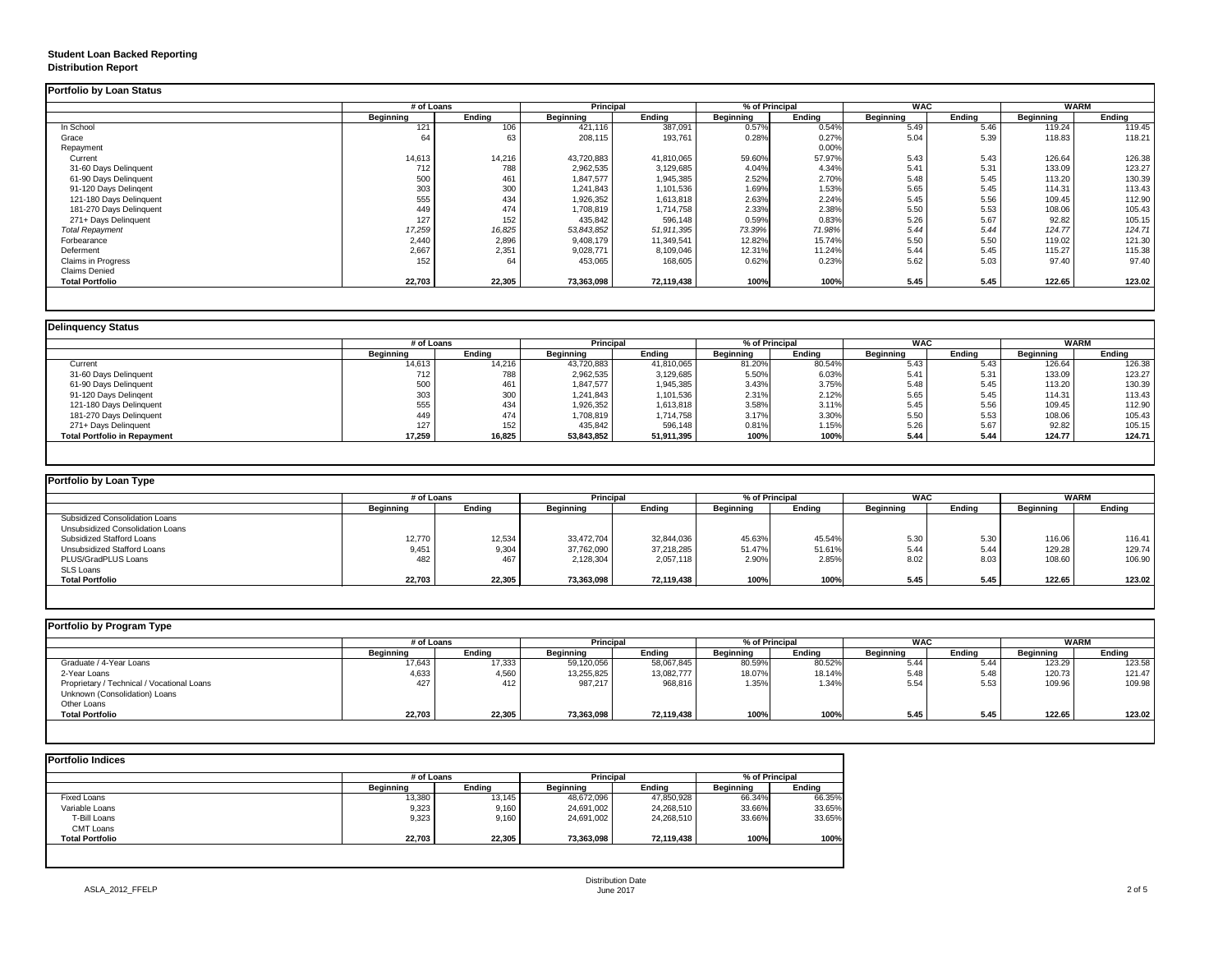**Distribution Date** June 26, 2017<br>**Collection Period** May 1, 2017, through Ma

May 1, 2017, through May 31, 2017

# **Collection Activity**

| <b>Collection Account</b>                                                                    | as of 5/31/2017 |
|----------------------------------------------------------------------------------------------|-----------------|
| Beginning Balance - May 1, 2017                                                              | 1,577,366       |
| <b>Collection Amount Received</b>                                                            | 1,481,199       |
| Recoveries                                                                                   |                 |
| Reserve Account                                                                              |                 |
| <b>Excess of Required Reserve Account</b>                                                    |                 |
| Interest on Investment Earnings                                                              | 1,062           |
| Capitalized Interest Account (after a stepdown or release date)                              |                 |
| <b>Acquisition Account</b>                                                                   |                 |
| <b>Payments from Guarantor</b>                                                               |                 |
| Transfer from 2010 Collection Fund for correction of error                                   |                 |
| <b>Required Repurchases</b>                                                                  |                 |
| Special Allowance Payable to Department of Education                                         | (286, 722)      |
| <b>Consolidation Rebate Fees</b>                                                             |                 |
| Rating Agency Surveillance Fees                                                              |                 |
| Principal payments, interest payments, administration fees, servicing fees, and trustee fees | (1,577,366)     |
| Other Amounts Received in Collection                                                         |                 |
| <b>Total Available Funds</b>                                                                 | 1,195,539       |
|                                                                                              |                 |

| <b>Fees Due for Current Period</b> | as of 5/31/2017 |
|------------------------------------|-----------------|
| <b>Indenture Trustee Fees</b>      | 833.33          |
| <b>Servicing Fees</b>              | 42,070          |
| <b>Administration Fees</b>         | 6,010           |
| Late Fees                          |                 |
| <b>Other Fees</b>                  |                 |
| <b>Total Fees</b>                  | 48,913.33       |
|                                    |                 |
|                                    |                 |

| <b>Cumulative Default Rate</b>                                                                      | as of 5/31/2017 |
|-----------------------------------------------------------------------------------------------------|-----------------|
| Current Period Defaults (\$)                                                                        | 458,117.16      |
| Cumulative Defaults (\$)                                                                            | 34,712,340.08   |
| Cumulative Default (% of original pool balance)                                                     | 21.62%          |
| Cumulative Default (% of cumulative entered repayment balance) <sup>a</sup>                         | 48.52%          |
| Current Period Payments (Recoveries) from Guarantor (\$)                                            | 414,187.28      |
| Current Period Borrower Recoveries (\$)                                                             | n/a l           |
| Cumulative Recoveries (\$) <sup>b</sup>                                                             | \$32,614,918.05 |
| <b>Cumulative Recovery Rate (%)</b>                                                                 | 93.96%          |
| <b>Cumulative Net Loss Rate (%)</b>                                                                 | 1.31%           |
| Servicer Reject Rate (FFELP) (%)                                                                    |                 |
| Cumulative Servicer Reject Rate (FFELP) (%)                                                         |                 |
| Repayment balance includes all repayment loans with the exception of balances in claim status<br>э) |                 |
| Cumulative Recoveries includes 97% of claims in progress balances<br>b)                             |                 |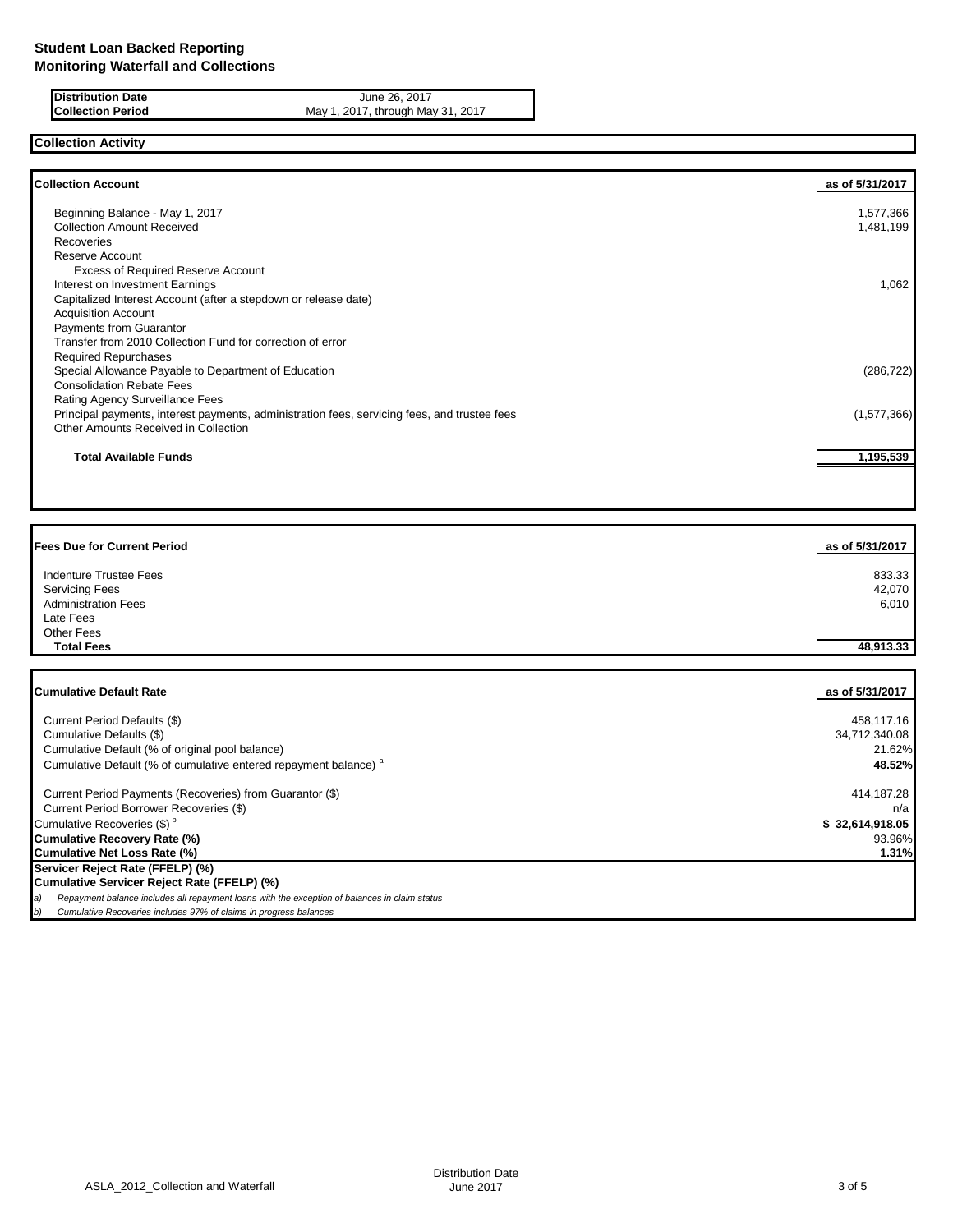**Waterfall Activity**

| <b>Waterfall for Distribution</b>                                                         | <b>Amount Due</b> | <b>Amount Remaining</b> |
|-------------------------------------------------------------------------------------------|-------------------|-------------------------|
| <b>Total Available Funds</b>                                                              |                   | 1,195,539               |
| First: Payments made under any Joint Sharing Agreement                                    |                   |                         |
| <b>Second: Trustee Fees</b>                                                               | 833.33            | 1,194,705.19            |
| Third: Servicing Fees and Backup Servicing Fees                                           | 42,070            | 1,152,635.19            |
| <b>Fourth: Administration Fees</b>                                                        | 6,010             | 1,146,625.19            |
| <b>Fifth: Noteholder Interest</b>                                                         | 84,179.79         | 1,062,445.40            |
| Sixth: Reinstate the balance of the Reserve Fund up to the Specified Reserve Fund Balance |                   |                         |
| Seventh: Noteholder Principal, until paid in full                                         | 1,062,445.88      | (0)                     |
|                                                                                           |                   |                         |

| <b>Principal and Interest Distributions</b> | <b>Class A-1</b> |
|---------------------------------------------|------------------|
| Monthly Interest Due                        | 84,179.79        |
| Monthly Interest Paid                       | 84,179.79        |
| <b>Interest Shortfall</b>                   |                  |
| Interest Carryover Due                      |                  |
| Interest Carryover Paid                     |                  |
| <b>Interest Carryover</b>                   |                  |
| Monthly Principal Distribution Amount       | 1,062,445.88     |
| Monthly Principal Paid                      | 1,062,445.88     |
| Shortfall                                   |                  |
| <b>Total Distribution Amount</b>            | 1,146,625.67     |
|                                             |                  |